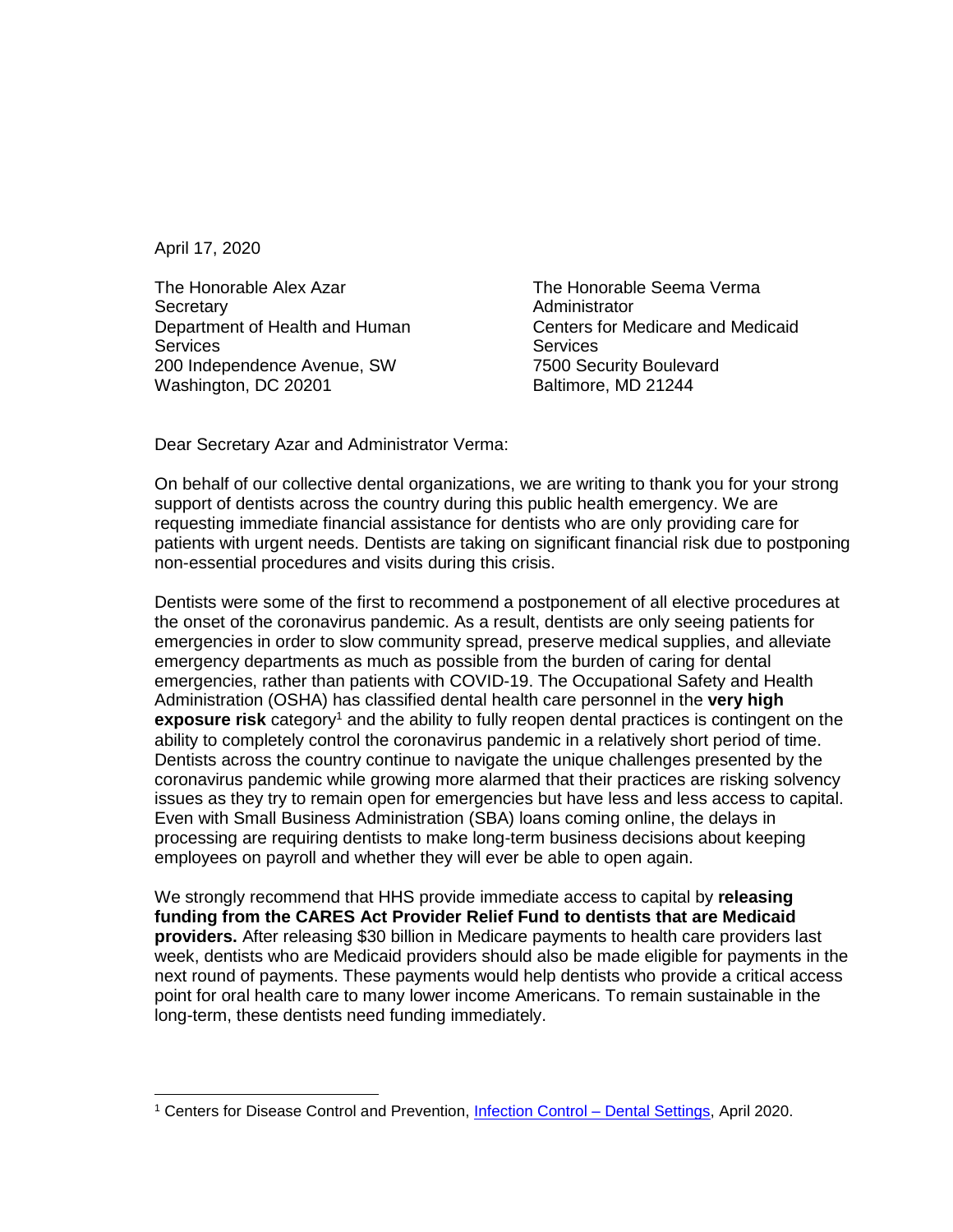We would welcome the opportunity to speak with you in more detail and answer any questions you have regarding these comments. Please contact David Linn at [linnd@ada.org](mailto:linnd@ada.org) or (202) 789-5170 to facilitate further discussions.

Sincerely,

American Dental Association Academy of General Dentistry American Academy of Dental Group Practice American Academy of Oral and Maxillofacial Pathology American Academy of Oral and Maxillofacial Radiology American Academy of Pediatric Dentistry American Association of Endodontists American Association of Oral and Maxillofacial Surgeons American Association of Women Dentists American College of Prosthodontists American Dental Education Association American Society of Dentist Anesthesiologists American Student Dental Association National Dental Association

Alabama Dental Association Alaska Dental Society Arkansas State Dental Association California Dental Association Colorado Dental Association Connecticut State Dental Association Florida Dental Association Hawaii Dental Association Indiana Dental Association Iowa Dental Association Kentucky Dental Association Maryland State Dental Association Massachusetts Dental Society Minnesota Dental Association Mississippi Dental Association Missouri Dental Association Montana Dental Association New Hampshire Dental Society New Jersey Dental Association New Mexico Dental Association North Dakota Dental Association Ohio Dental Association Oklahoma Dental Association